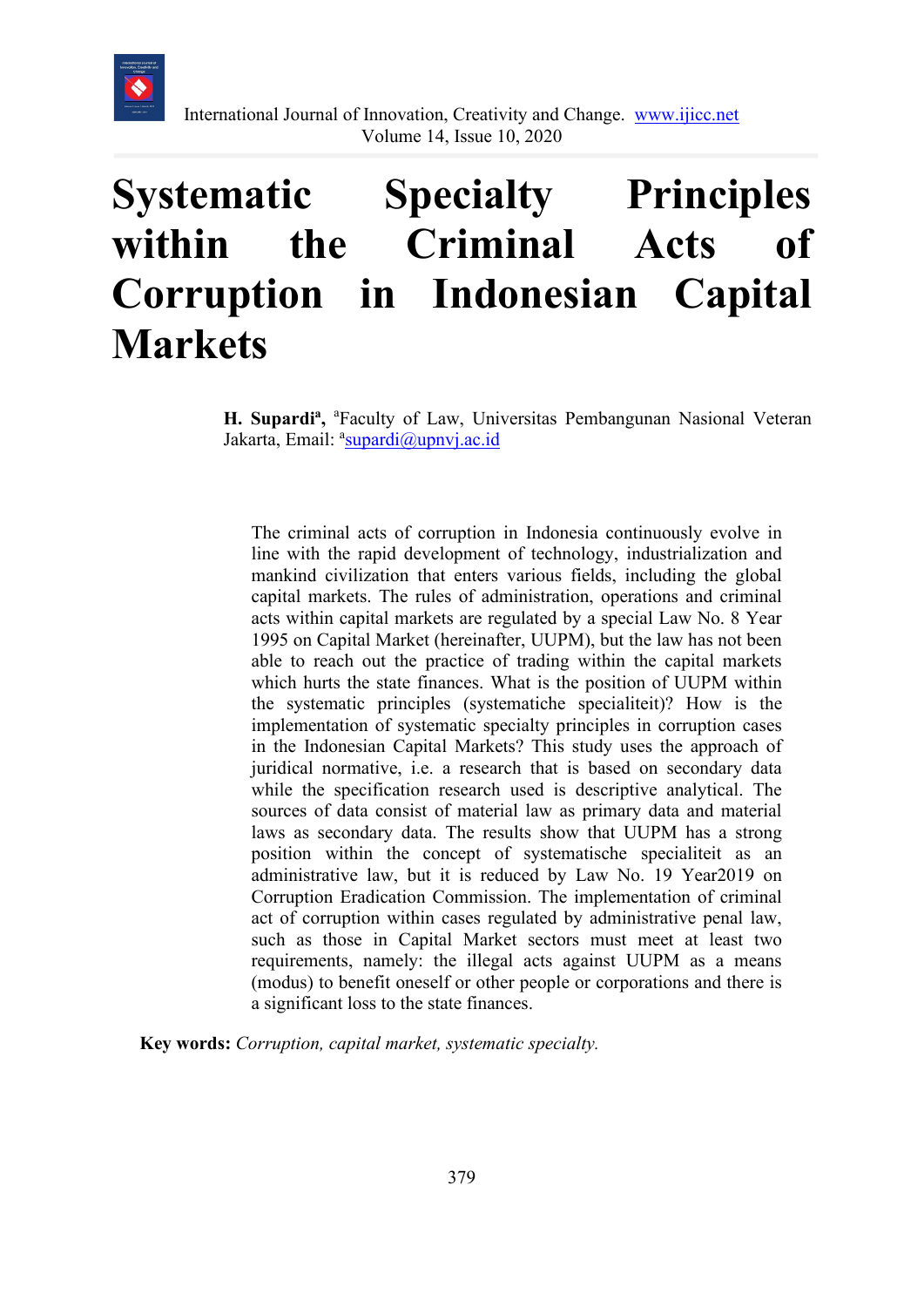

## **Background**

In the first quarter of 2020, a lot of Indonesians were stunned by the success of Indonesian Attorney General who managed to investigate a criminal act of corruption (TPK) in the capital markets which suggests to cause a loss to the State-Owned Enterprises (SOE) PT Asuransi Jiwasraya more than Rp16.8 trillion ( Halim, 2020)) and successfully carried out a confiscation of enormous assets that is comparable to a loss of state finances (https://republika.co.id/berita/qb1edx396/aset-sitaan-penyidikan-jiwasraya-sudah-mencapairp-17-t ). Based the author's research, the confiscation set as the largest in the history of TPK cases since the independence of Republic of Indonesia and, at the same time, the first TPK case within Capital Market sectors.

However, there are few Indonesians especially law observers who believe that the cases handled by the Attorney General did not qualify as criminal cases as it lies outside the systematic specialty (*systematiche specialiteit*) principles. The policy of criminal law through the implementation of systematic specialty principles constitutes a harmonization and synchronization between special laws and administration laws that include criminal sanctions (administrative penal law).

Normatively, the UUTPK applies to cases in specific matters regulated in the administrative penal law whose application is based on the systematic specialty principles, specifically stated in Article 14 of Law No. 31 Year 1999 on Corruption Eradication as amended by Law No. 20 Year 2001 on the Amendments of Law No. 31 Year 1999 (hereinafter, UUTPK), which states: "Every person who violates the provisions of law which clearly states that a violation of such provisions is a criminal act of corruption, the provisions stipulated in this law apply."

Article 14 UUTPK is an academic doctrine that is not necessarily understood by the general public, even by some law graduates. The initiation of establishing UUTPK (government) through Prof. Dr. Muladi, SH as the RI Minister of Justice at the time has provided an explicit understanding to avoid any mistakes in understanding the *systematische specialite* principles as an administrative penal law by stating the provisions of Article 14.

Law No. 8 Year 1995 on Capital Market (hereinafter, UUPM) is an administrative penal law which is an addition to other administrative laws such as the laws in Banking, Forestry, and Customs and Excise, Mineral and Coal Mining, etc. that imposes criminal sanctions to offenders. The Capital Market Law was created specifically to regulate the governance and administration within the Capital Market sectors and provide criminal sanctions for the offenders.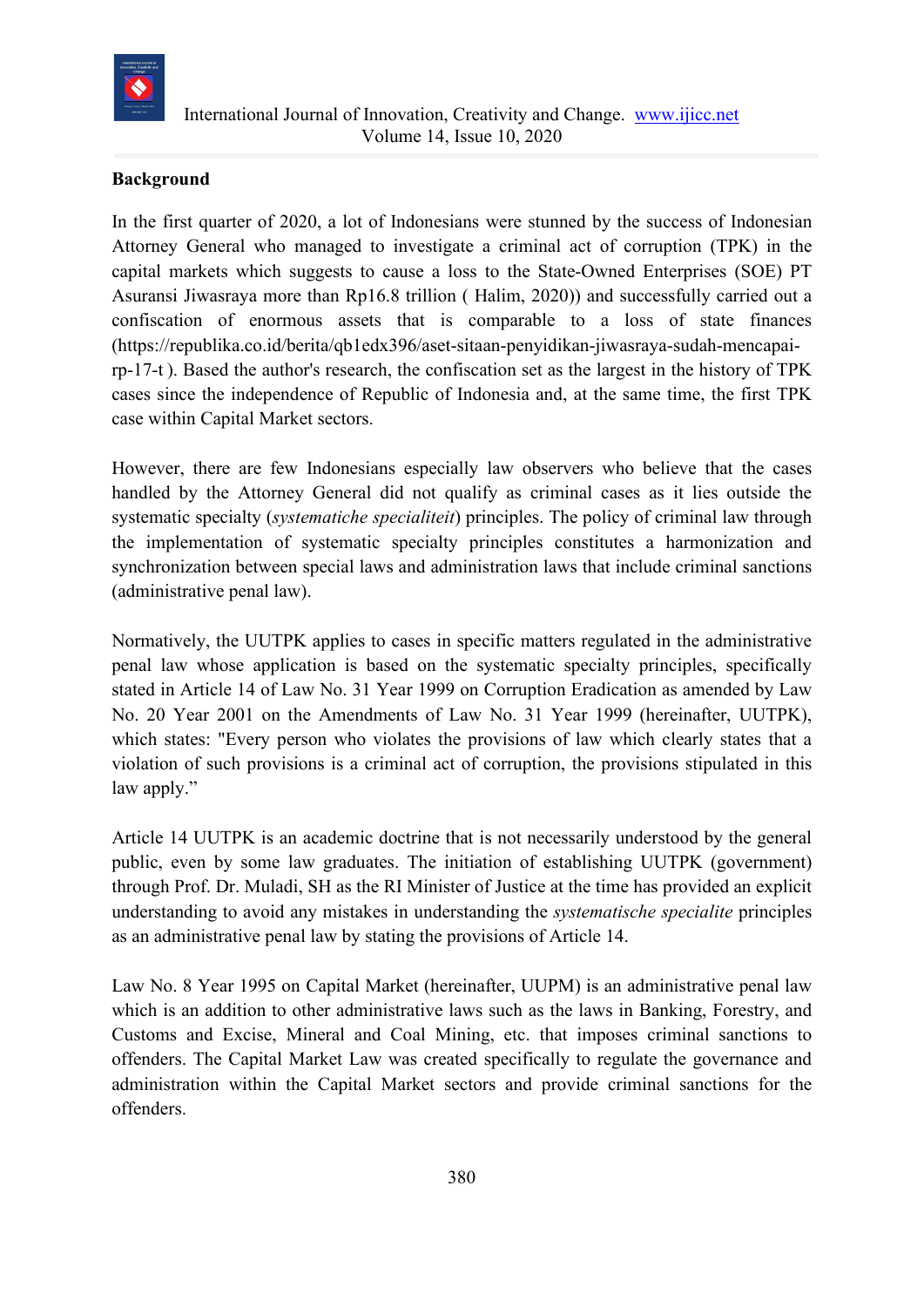

UUTPK also covers specific attributes which include legal subjects, i.e. specific criminal acts and criminal directions and acts that qualify as administrative crimes which, as criminal acts of corruption, are still debated and remain in a gray area*.*

The capital markets play a strategic role in national development as a source of financing for the business world and acts as an investment vehicle for the community. In order for the Capital Markets to develop rapidly, a strong legal basis is required to further ensure the legal certainty for parties who conduct their activities in the market and to protect the interests of investor community from any harmful practices (UU Nomor 5 Tahun 1995). The UUPM provides guarantees by giving warnings against criminal acts for offenders of the legal provisions relating to the implementation of Capital Markets.

The UUPM was promulgated in 1995 which means that it predates the UUTPK which was approved in 1999 replacing Law No. 3 Year 1971. The provisions of Article 14 of UUTPK are completely unknown to the pre UUTPK (Law No. 3 of 1971), it is therefore understandable that the Capital Market Law does not carry any implied senses, even if a violation of the provisions within the Capital Market in certain circumstances may be categorized as a criminal act of corruption.

To ensure the legal certainty, justice and benefit in law enforcement on Capital Market, it is very important to carry out a discussion and research related to the legal validity of UUTPK's enforceability in the capital market sectors.

# **Problem Formulation**

Based on the above background, this study formulates the following problem:

- 1. What is the standpoint of Capital Market Law in the systematic specialty (*systematiche specialite*) principles?
- 2. How is the systematic specialty principles in corruption cases in the Indonesian Capital Market sectors implemented?

# **Literature Review** *Capital Market*

A capital market is a meeting venue for capital owners or investors with parties who need capital injection for both long-term and short-term (Rechtschaffen, 2009). Black Law Dictionary defines a capital market more limited to only as a market where stocks and bonds are traded with long term maturities (Garner, 2009). According to the provisions of Article 1 No. 13 UUPM, Capital Market is any activities related to Public Offering and securities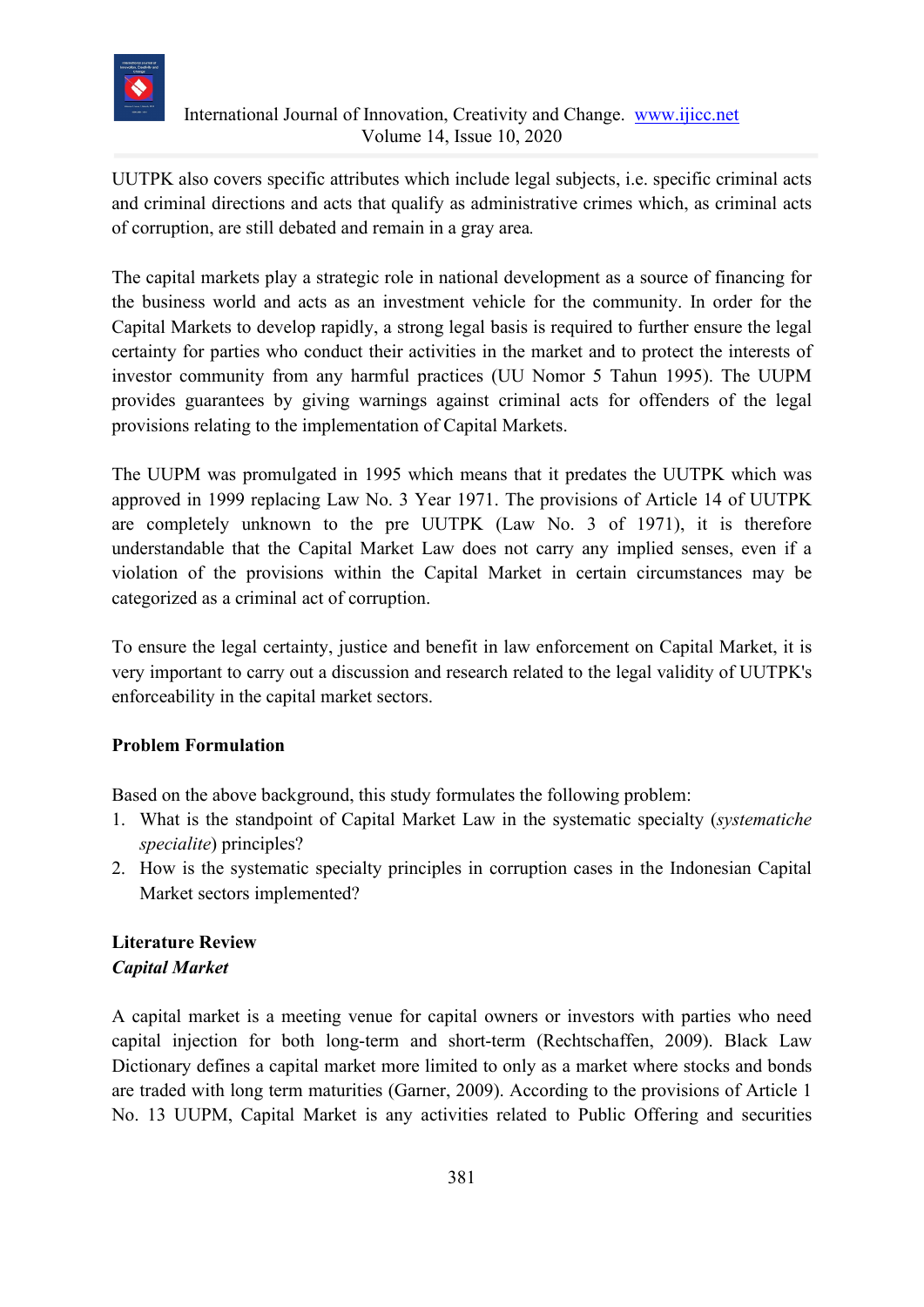

trading, Public Companies related to the securities they issue, as well as institutions and professions related to such securities.

Securities are traded in a market commonly known as an exchange, which is a venue where a party organizes and provides a system and/or means of bringing together buying and selling of other parties' offers for the purpose of trading securities among them. Securities issued by companies that require additional capital is called issuers, whose sales process is carried out through an initial public offering (IPO) so a transaction in this market is often referred to as the primary market.

The Black Law Dictionary mentions primary market as "the market for goods of services that are newly available for buying and selling; especially the securities market in which new securities issued by a corporation to raise its capital" (Garner, 2009). Therefore, a primary market transaction is the first transaction of securities, securities issued by an issuer outside a secondary market. The securities transacted on a primary market are not yet listed on the stock exchange.

Securities purchased in a primary market will then be further transacted by investors or securities buyers (investors) on a secondary market commonly referred to as the Stock Exchange. after first going through a listing process on the Stock Exchange (Keputusan Direksi PT BEJ Nomor Kep-305/BEJ/07-2004). This process in the secondary market involves parties and institutions related to the operation of the exchange, which is not the same as in the public offering process. The parties involved in the securities trading process on secondary exchanges in Indonesia are capital seekers (stock sellers), owners of capital or investors (securities buyers), the Indonesian Stock Exchange (IDX), the Indonesian Central Securities Depository (KSEI), the Indonesian Securities Depository. (KPEI), Exchange Members or Securities Intermediaries (Brokers), Custodians (Custodian Banks), Investment Managers and several other parties including the Indonesian Capital Market Supervisory Agency and Financial Institution (formerly known as *Bapepam*) as capital market supervisors, regulators and supervisors.

The secondary market in IDX is divided into 3 (three), namely Regular Market, Cash Market and Negotiation Market. The Regular Market is a market where exchange transactions are carried out based on a bidding process by means of a continuous auction by members of the stock exchange and the settlement is carried out on the second trading day after the transaction  $(T+2)$ , previously  $T+3$ ). The Cash Market is also a continuous auction, but the settlement time happens on the same exchange day as the exchange transaction (T+0). (Peraturan KPEI II-5, 2012)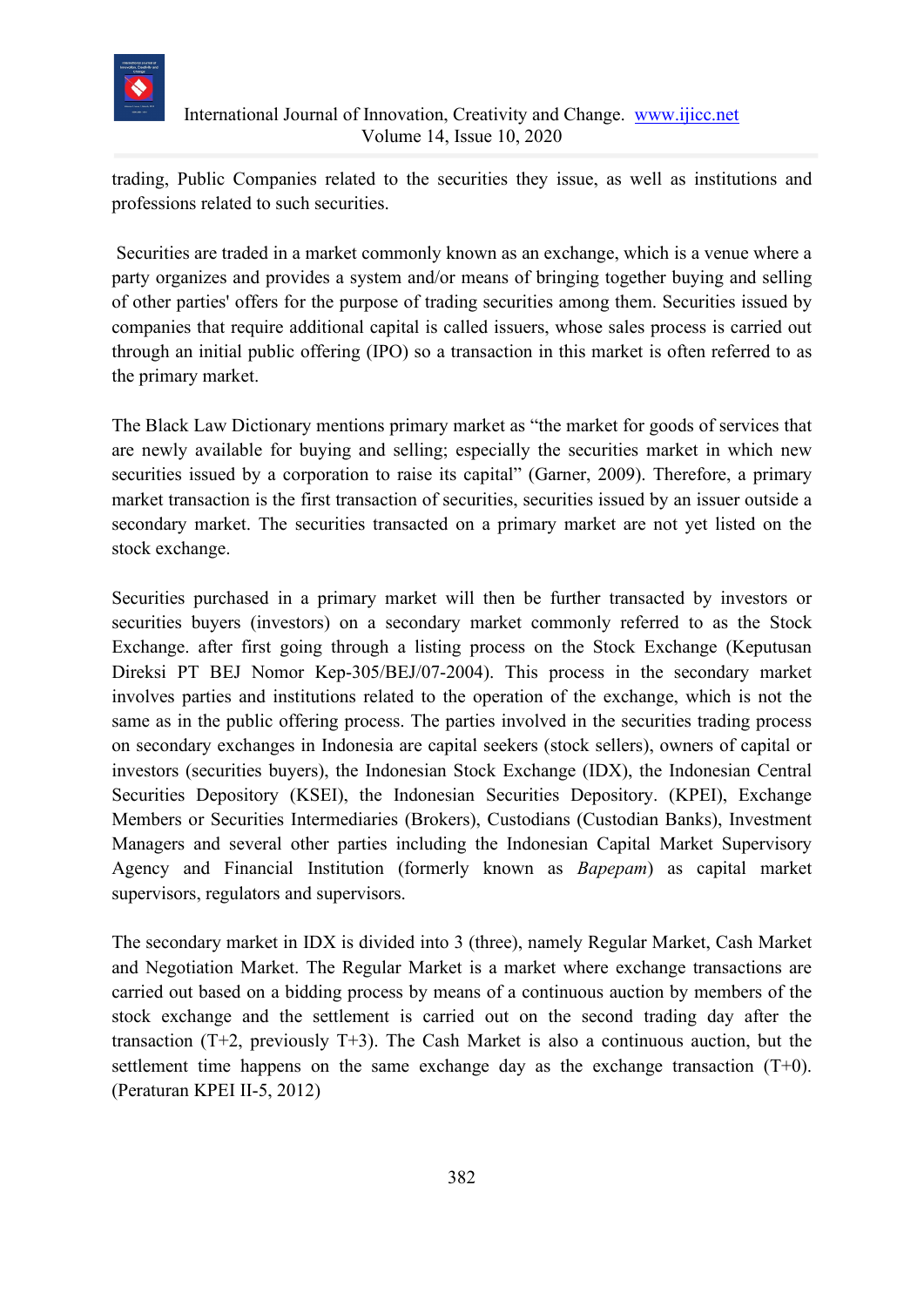

Negotiation Market is a market where an exchange transaction is carried out based on a direct individual bargaining and not by means of a non-continuous auction market, and the settlement is based on an agreement between the transacting parties. The exchange transaction clearing process will generate a Clearing Result List (DHK), which will be sent to the clearing member as a bill on transactions that have been made and must be completed according to the settlement period (Peraturan KPEI II-5, 2012).

Mas Rahmah observed the following types of Capital Market violations and crimes: (Rahmah, 2019)

- 1. Fraud; act to deceive or mislead other parties, participate in cheating, make false statements with the goal to influence other parties to buy or sell securities.
- 2. Market manipulation; use manipulative means to influence market prices. There are several types of market manipulation:
- a. Concerning to market, namely buying securities in large quantities and holding them back so a party can dominate the market.
- b. Market to close, namely manipulating the bid and offer price of securities at or near the close of a trade with the goal to set an opening price on the next trading day.
- c. Pooling trading, is an agreement by a group of investors who grants a delegation to managers to buy and sell certain securities at a certain period in their group, thereby encouraging other investors to buy and sell transactions which in turn increase the price of the securities.
- d. Painting the tape, trading between securities and other securities that are still in control of the securities account holder or have a relationship so as to create fake securities trading and form a certain price for the securities.
- e. Wash selling, is a sale and purchase of securities in which the seller and buyer are the same person so that there is no change in securities ownership, but it can create a certain price for the securities.
- 3. Insider trading is securities transactions conducted by insiders based on insider information that has not been disclosed to the public.

The UUPM has two types of sanctions, namely administrative sanctions stipulated in Chapter XIV on Administrative Sanctions Article 102 paragraph (1) and (2) and criminal sanctions in Chapter XV on Criminal Provisions Article 103 to Article 109.

# *Corruption*

Based on the principles of etymology, the term corruption derives from a Latin word *corruptio*. The English term is corruption or corrupt, in French is corruption and in Dutch is *coruptie*. It seems that the current term used in Indonesian language derives from the Dutch (Hamzah, 1991). Corrupt means rotten, bad; likes to accept bribes (using power for own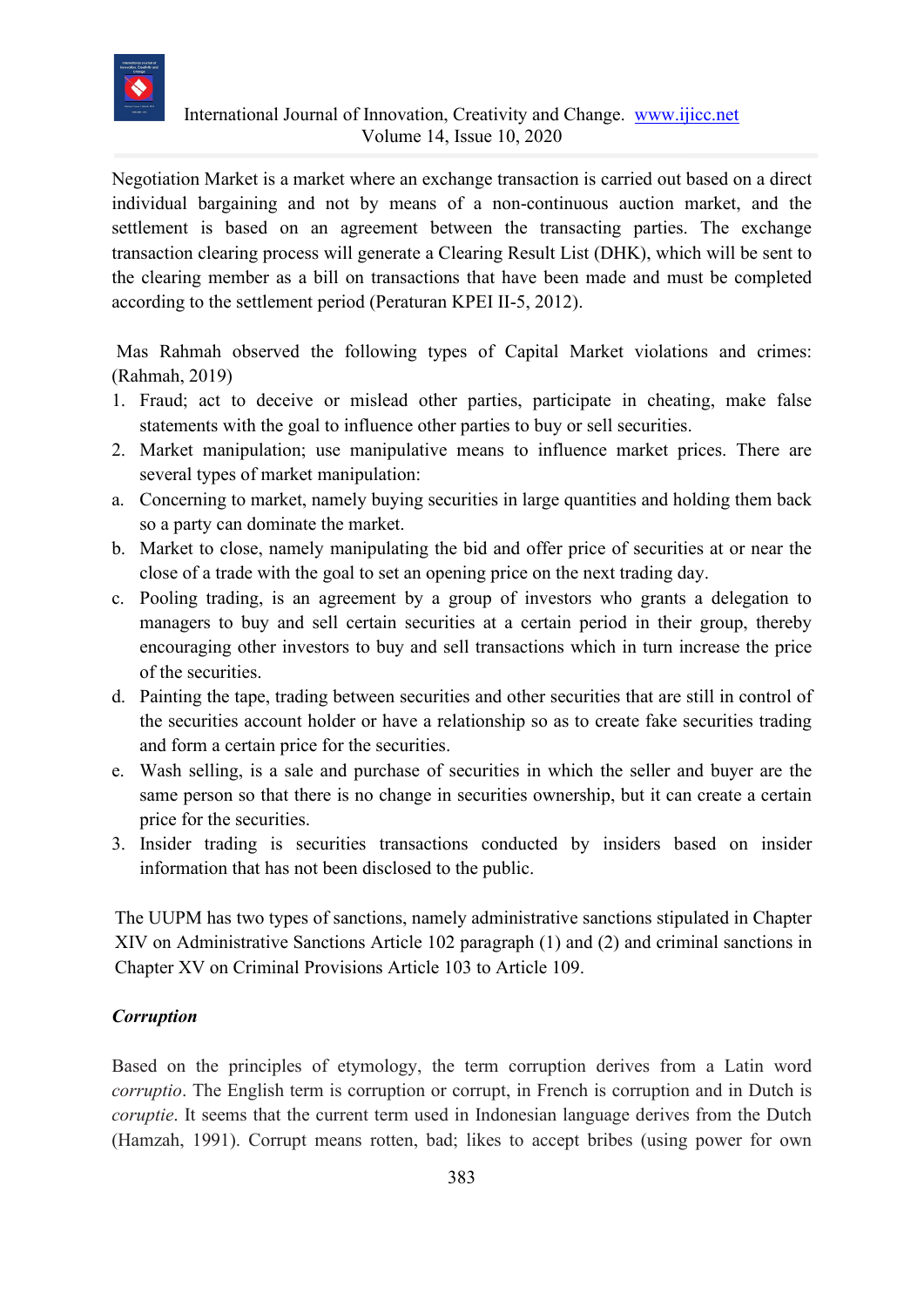

benefit and so on) (Poerwadarminta, 1982). Corruption is a bad act (such as embezzlement of money, receiving bribes, etc.) (Poerwadarminta, 1982). Thus, in terminology, corruption can be interpreted as all bad, despicable actions using power or authority for personal interest but harming other parties.

The international community agrees that corruption is a common enemy. The seriousness of problems and threats posed by corruption to the stability and security of societies, undermine the institutions and values of democracy, ethical values and justice and jeopardizing sustainable development and the rule of law (General Assembly Resolution Number 58/4 of 31 October 2003), hence the United Nations Convention Against Corruption (UNCAC) in Chapter I General Provisions Article 1 letter *a* is committed to "To promote and strengthen measures to prevent and combat corruption more efficiently and effectively".

According to Law No. 28 Year 1999 on the Implementation of State that is free from Collusion, Corruption and Nepotism, corruption is a criminal act as referred to the provisions of laws and regulations on corruption, so juridically, the meaning of corruption includes all acts that meet the formulation of articles. The articles of corruption (violation) in UUTPK are:

- 1. Acts against the law or abuse of authority, a position or title that is harmful to state finances or the economy, Article 2 paragraph (1) and Article 3.
- 2. Acts of giving something, gifts or promises (bribes) to State Officials, Government Officials, Article 5 paragraph (1) letter a and b, Article 13, Article 5 paragraph (2), Article 12 letter a and b, Article 11, Article 6 paragraph (1) letter a and b, Article 6 paragraph (2) and Article 12 letter c and d.
- 3. Acts of embezzlement in office, Article 8, Article 9, Article 10 letters a, b and c.
- 4. Acts of extortion, Article 12 letter e, f and g.
- 5. Acts of fraud, Article 7 (1) letter a, b, c, and d, Article 7 paragraph (2), Article 12 letter h.
- 6. Acts on conflict of interest penalty in procurement, Article 12 letter i.
- 7. Acts on gratification, Article 12 letter B jo Article 12 letter C.

#### **Research Method**

The research method used in this paper is a normative juridical approach with descriptive analytical research specification, namely a research method through collecting data in accordance with the actual data. Afterwards, the data is compiled, processed and analyzed to provide an overview of the existing problems (Sugiyono, 2008). Secondary data obtained will be presented in the form of descriptions arranged systematically as a complete series therefore the method used in writing this law is a qualitative method which means that the data obtained is arranged systematically in the form of descriptions or explanations to describe the results of the research (Soekanto, 1986)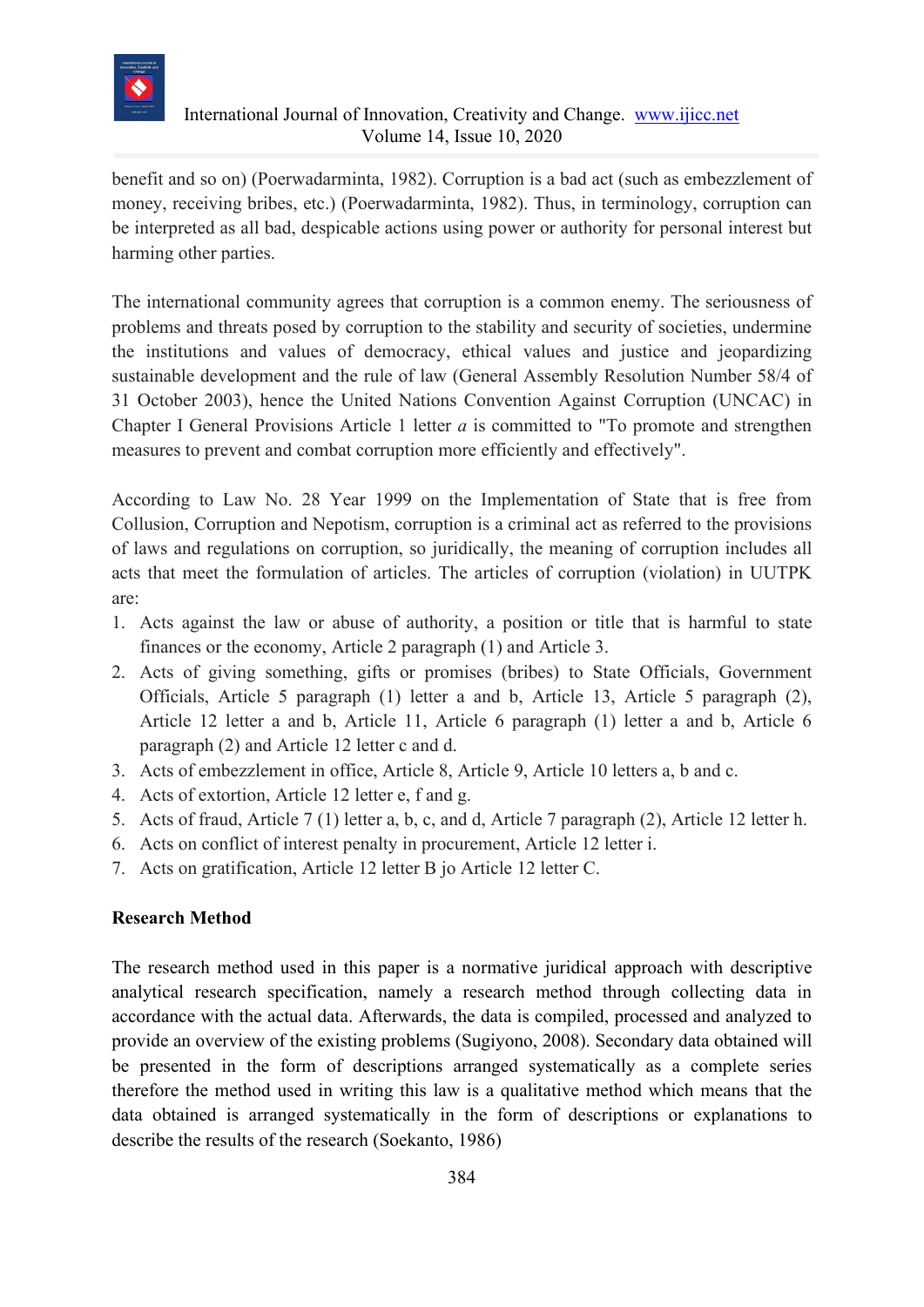

## **Analysis and Discussion**

# *The Position of Capital Market Law in the Systematic Specialty Principles (Lex Systematische Specialiteit)*

The development of administrative laws with criminal sanctions cannot be separated from the crime policy. According to La-Patra, a criminal law policy will be effective if it can reduce crime, both in the sense that it can prevent crime to happen (prevention of crime) and improve the lives of criminals (rehabilitation of criminals) (Muladi and Barda, 1998). To achieve this goal, the notion of criminal law is to strengthen or complement the enforcement of administrative law. Criminal law is manifested in administrative legislation in the form of articles on criminal threats, such as fines, imprisonment or sentences (administrative penal law).

Administrative criminal law is criminal law within violations of administered law violations (Arief, 2003). The scope of administrative law includes various topics within community life which include the economic sector such as Capital Market which is regulated by Capital Market Law. This means that UUPM is one form of administered criminal law in Indonesia. In terms of content, the administrative nature of the UUPM can be understood from its preamble, namely regulating the governance of Indonesian Capital Markets to play a maximum role in national development, as a source of financing for the business world and an instrument for community to invest, to ensure a solid legal foundation, legal certainty for parties that carry out activities in the Capital Markets and to protect the interests of investor community from any harmful practices.

Further, the nature of Capital Market Law administration is also understandable from its administrative sanctions regulated in Chapter XIV Article 102 paragraph (1) and (2). The official authorized to impose administrative sanctions is Bapepam (now, OJK), which concerns violations of licensing, approval and registration of parties involved in the operation of the Capital Market. Administrative sanctions consist of written warnings, fines, namely the obligation to pay a certain amount of money, restrictions on business activities, suspension of business activities, revocation of business licenses, cancellation of approval and cancellation of registration.

The criminal attributes of UUPM includes criminal sanctions stipulated in Chapter XV of Criminal Provisions from Article 103 to Article 109 and the investigative authority by Bapepam through Civil Servant Investigators (PPNS) within Bapepam (Article 101 UUPM).

The provisions of Article 103 through Article 109 are broadly classified as follows:

- 1. Article 103: Capital Market Activities without an authorized permit.
- 2. Article 104: Fraud, market manipulation and insider trading.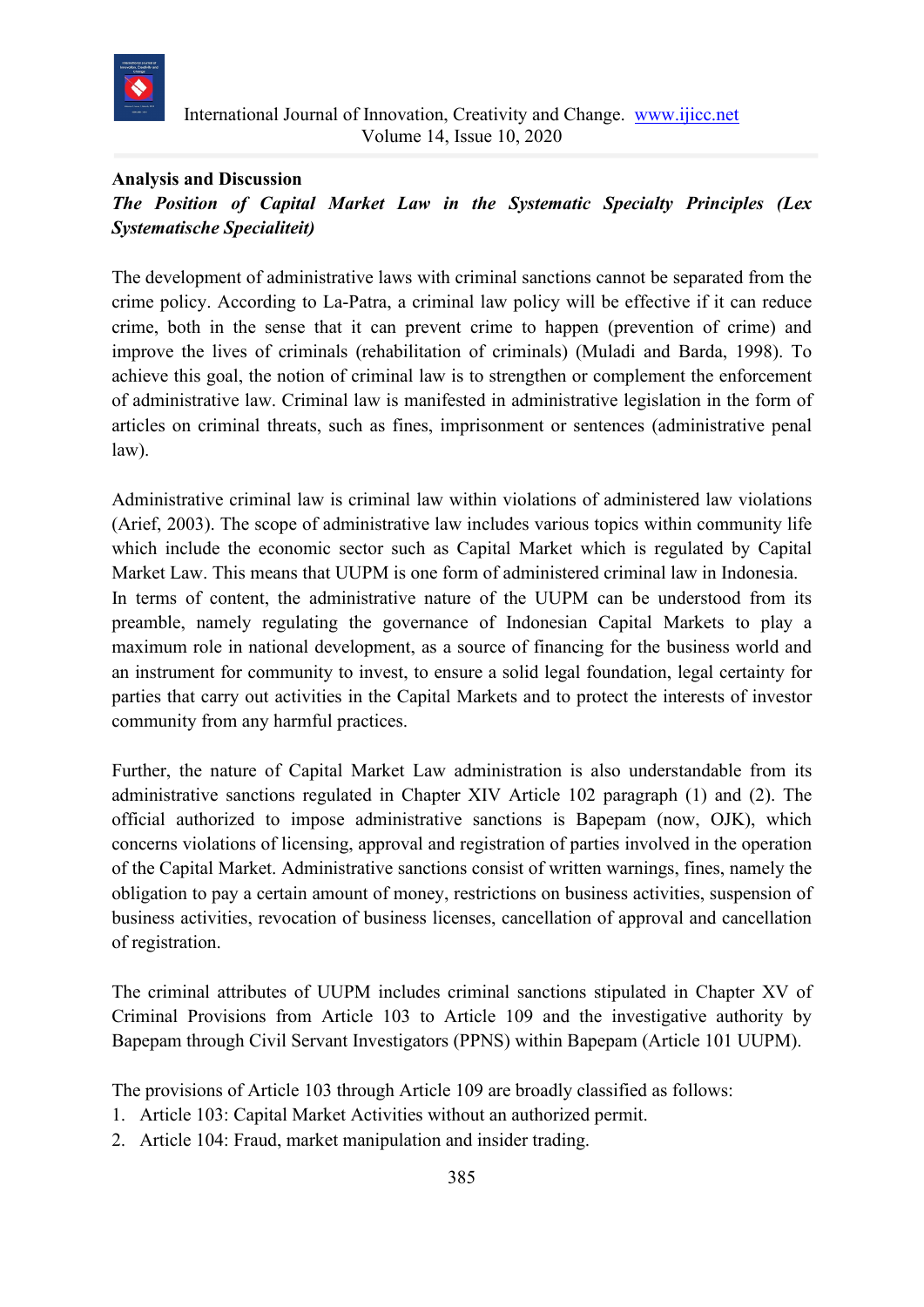

- 3. Article 105: Giving gifts to an Investment Manager that affects the buying or selling of mutual funds.
- 4. Article 106: Violations in a public offering that are not committed by the issuer are registered with Bapepam.
- 5. Article 107: Deceive or harm other parties or mislead Bapepam, eliminate, destroy, delete, modify, obscure, hide, or falsify records of parties who have received permission, approval, or registration, including Issuers and Public Companies.
- 6. Article 108: Influence the occurrence of a crime Article 103 to 107.
- 7. Article 109: Failure to comply with, hinder Bapepam from conducting investigations of parties suspected of committing or being involved in violating laws.

The principle of *lex systematische specialiteit* derives from the principle of *lex specialis derogat lege generali. Lex specialis* does not merely discuss the waiver of a general principle (*lex generalis*); it provides a complex solution to criminal law because laws that are specific and extra codified are available or are outside the Criminal Code (Seno Adji, 2009).

In order to determine which specific law shall be applied, the *systematische specialiteit* or systematic specialty principles apply, meaning that the criminal provisions are specific if the legislators intend to impose the said criminal provisions as a special criminal provision or will be of a special nature of an existing specialty. An example of a subject, an object of alleged violation of an act, the evidence obtained, the environment and the area of violation are within the banking context, then the Banking Law that shall be applied, even though other specific laws (e.g. Corruption Crime Law has an violation element that may include such provisions) is acceptability in nature (Seno Adji, 2009).

With reference to the subject above, the object of any alleged violations of the act, the evidence obtained, the environment and the area of violations, UUPM as an administration law has its own specificities. In any case, the statute of UUPM is addressed to parties related to the implementation of Capital Markets and its participation (*deelneming*), the violation imposed is specifically regulated in the Capital Market Law and the area of violation in certain issues, namely the Capital Markets. This means that the UUPM has a strong position in the application of criminal law related to the systematic specialty principles; therefore any violation that fulfills the formulation of criminal articles in the UUPM shall be regarded as capital market crimes.

Violations within UUPM are prone to create a debate related to the application of systematic specialty, especially in Article 104, namely violations of Article 90, Article 91, Article 92, Article 93, Article 95, Article 96, Article 97 paragraph (1), and Article 98 related to "fraud, market manipulation and insider trading". Broadly speaking, the crimes regulated in Article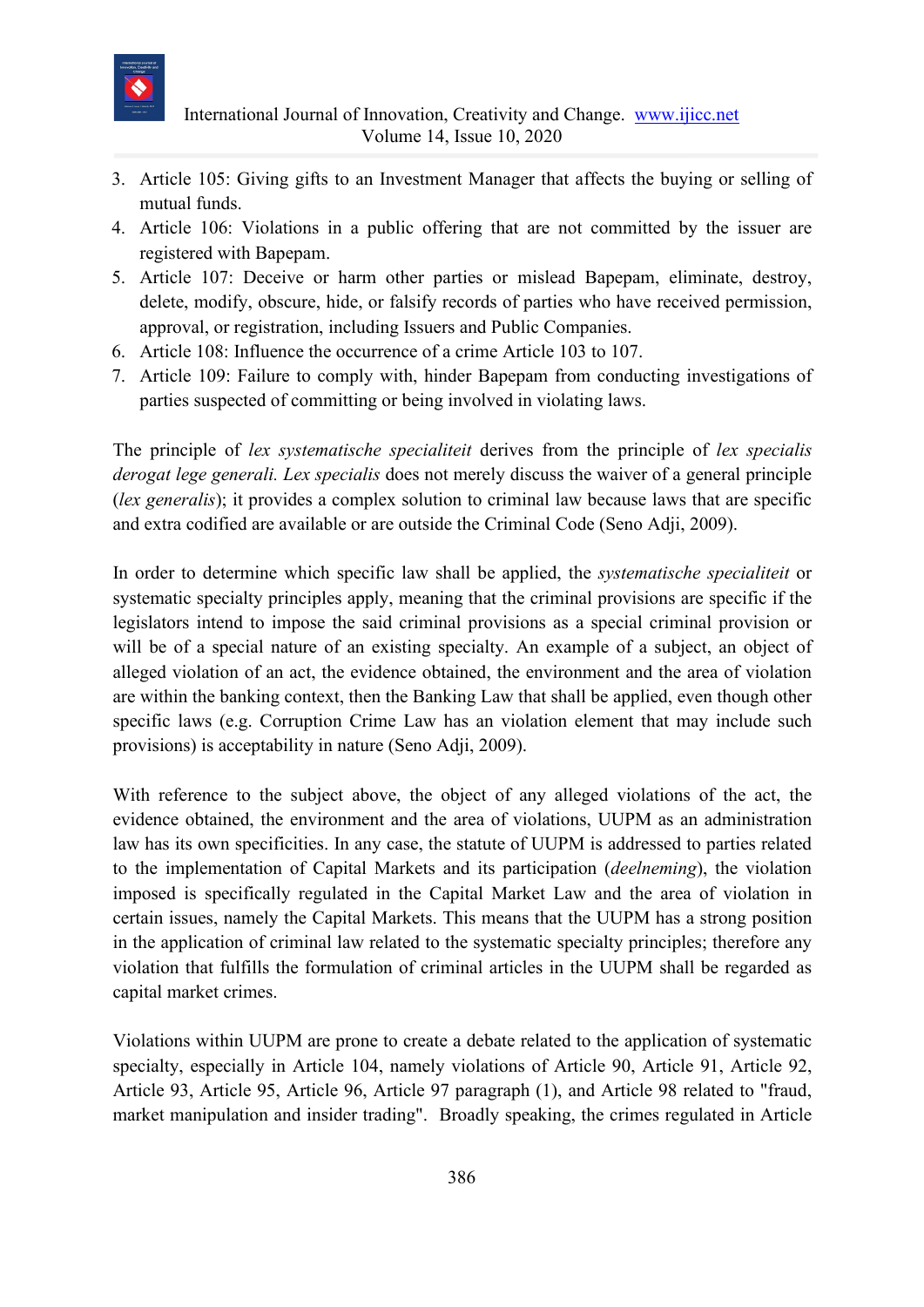

104 can be classified into three categories, namely fraud, market manipulation and insider trading. The actions that are prohibited in Article 104 UUPM can be summarized as follows:

- a. Committing fraud and market manipulation with the intention of benefiting or avoiding own loss or other parties or with the goal of influencing other parties to buy or sell securities (Article 90).
- b. Taking action with the goal of creating a false or misleading picture of trading activities, market conditions, or the price of securities on the Stock Exchange (Article 91).
- c. Conducting 2 (two) or more securities transactions, either directly or indirectly, causing the price of securities on the Stock Exchange to remain, increase, or decrease with the goal to influence other parties to buy, sell, or hold securities (Article 92).
- d. Making a statement or providing information that is substantially untrue or misleading to influence the price of securities on the Stock Exchange if at the time the statement is made or information is given: the related party knows or should have known that the statement or information is materially untrue or misleading; or the related party is not careful enough in determining the material truth of the statement or description (Article 93).
- e. An insider of Issuer or Public Company who has information regarding making purchases or sales of securities putting transactions with the Issuer or Public Company concerned (Article 95).
- f. Insiders influencing other Parties to purchase or sell securities or to provide inside information to any party who they reasonably believe can use the information to make a purchase or sale of securities (Article 96).
- g. Attempting to obtain information from insiders against the law and then obtaining it and not be provided by the Issuer or Public Company without restriction (Article 97).

Capital Market activities related to fraud or market manipulation are known as "stock cornering" or pump-and-dump. "stock cornering" is one of the capital market crimes by promoting shares or issuers through various fraudulent ways to generate interest towards the shares, causing the price to rise and after the shares reach a certain price, the shares are sold back to the public so the perpetrators will receive certain profit.

As with the Capital Market corruption cases with the defendant Benny Tjokrosaputro (BT) held in the Corruption Court in the Central Jakarta District Court, the Public Prosecutor outlined the facts in the indictment as follows:

- HR (the Managing Director of PT. Asuransi Jiwasraya/source: the author) agreed with HP (the Finance Director of PT Asuransi Jiwasraya/source: the author) and JHT to approve all management arrangements for PT AJS stock investment and mutual funds carried out through stock transactions that were previously arranged by the defendants BT and HH through JHT.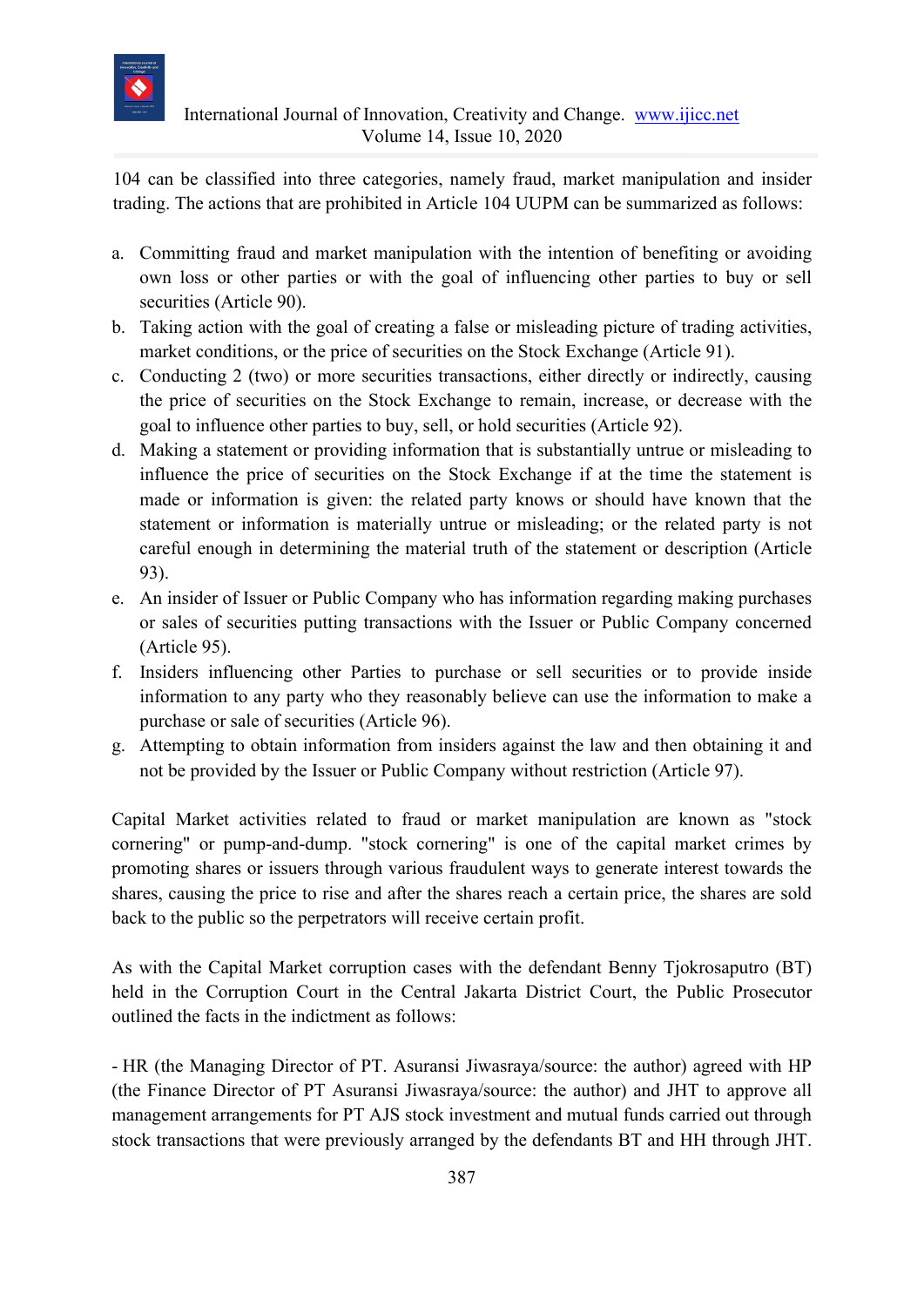

The goal was the shares purchased by PT AJS were not liquid stocks nor stocks of healthy fundamentals…and so on"

- With the approval of HR together with HP and SY handed over the management of investment shares and mutual funds of PT. AJS, the defendants BT and HH through JHT arranged the share price and the number of shares to be purchased by PT. AJS, whose price had been increased in practice, which was generally higher than the stock exchange market price, because the sale and purchase of shares was carried out at JHT's instructions by taking advantage of the negotiated stock market, through the timing of purchases and counterparties affiliated with the defendants BT and HH (Surat dakwaan, 2020).

- In the implementation of share purchase and sale transactions which were the underlying products of OFEF Mutual Funds and OMEF Mutual Funds at PT OMI was controlled by the defendants BT and HH through JHT and MM.

- Then MM instructed the pre-determined securities brokerage regarding the type of shares, volume, price, settlement time and counterparty securities brokerage. Purchase and sale of underlying stock transactions using 18 counterparties affiliated with the defendants BT and HH. Counterparty accounts were managed and controlled by PR and JHT. (Surat dakwaan, 2020)

- On 25 November 2015, HP gave instructions to Bank BNI as the Custodian Bank which ordered the purchase of MTN AK 2015 by PT. AJS in the amount of Rp. 200,133,333,335 (two hundred billion one hundred thirty-three million three hundred thirty-three thousand three hundred and thirty-five rupiah) from PT. IJU through PT. LS, which was later received by the defendant and used to pay for land in Maja, for the purchase of shares, and for PO S which was the nominee of Defendant BT

- In August 2015 BT ordered DH as a legal staff of PT. HANI, Tbk to buy or create new companies that seemed not affiliated with PT. HANI, Tbk, namely PT. PIK, PT. RBS, PT. SAM, PT. BUP, and PT. LMP by way of inserting names of company directors that are not recorded in the population data (fabricated). (Surat dakwaan, 2020)

Based on the facts from the case file formulated in the indictment, it is clear that the description fits an act of fraud or market manipulation in stock trading. The defendant's actions include increasing the price of shares with bad fundamentals before sold to PT Asuransi Jiwasraya through joint arrangements with a counterparty affiliated with the defendant and using a nominee so the share price increased abnormally (inconsistent with the fundamentals of the issuing company). The description details the act of *painting the tape*, or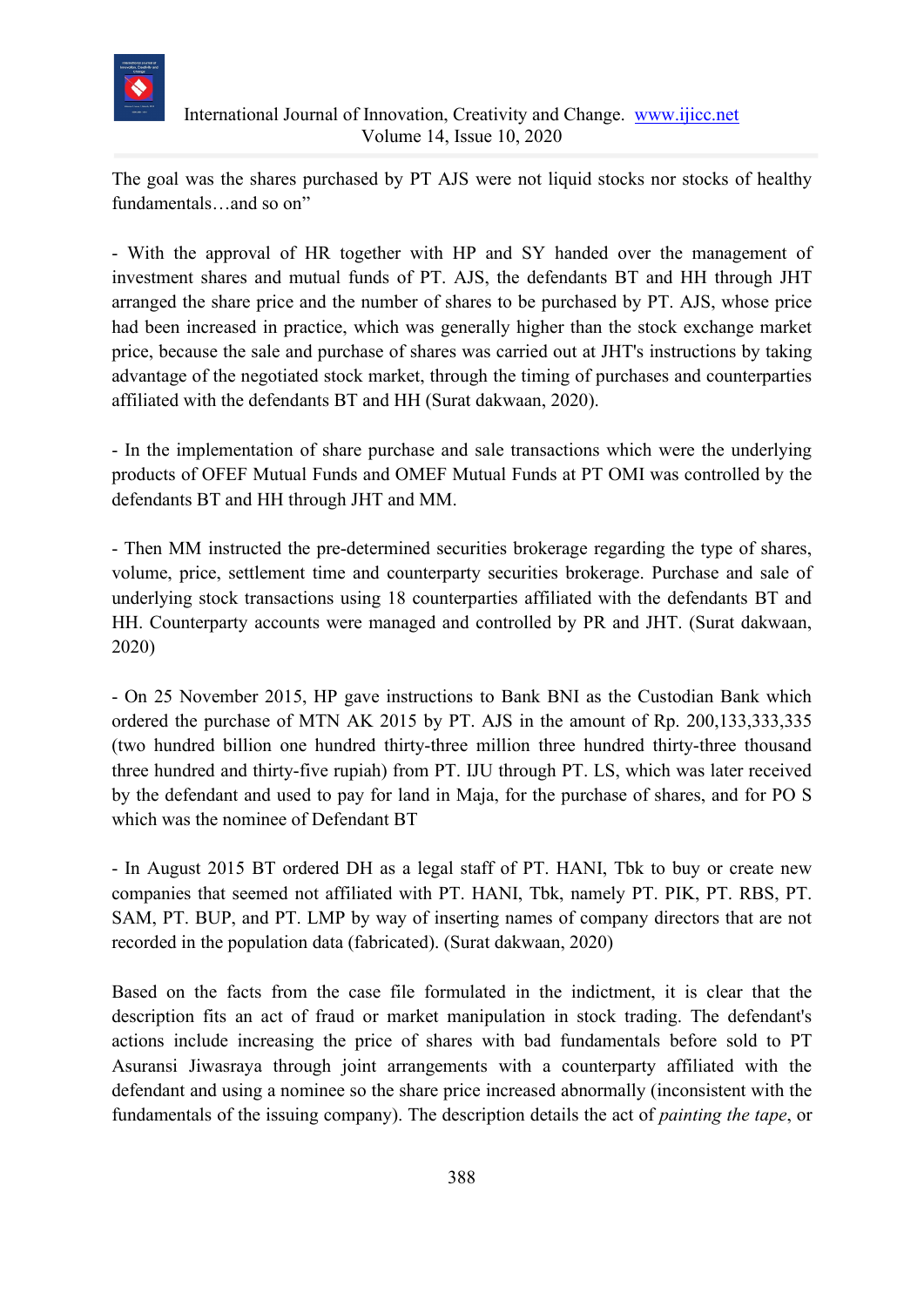

at least *wash selling* so the owner was successful in creating the target or wanted price and then sells it to the public.

Normatively, the actions of the defendant BT and his friends in creating the desired price for shares constitute a capital market crime. These facts have brought the actions of the defendant BT and friends to the element formulation of Article 90, Article 91 and Article 92 as accommodated in the violation of Article 104 of the Law. The Capital Market violation was fulfilled at this point (*voltooid*) and becomes another problem if, after the share price has increased, then sold to other party with money that does not belong to the owner (for example, granted the authority to buy) and the other party participates with BT in creating a price for the purpose of personal gain. This is certainly harmful to capital owners if the purchased shares price declines because the previous price increase was illegally engineered. Because the criminal means in UUPM did not accommodate the loss, therefore the case may be seized using other criminal laws that include a formula for the loss.

Several facts in the indictment that stood out in the corruption case at PT Asuransi Jiwasraya were the collaboration between BT, HH and HR as the President Director of PT Asuransi Jiwasraya and HP as the Finance Director of PT Asuransi Jiwasraya. Hence, a direct purchase of shares took place in a negotiation market or as an underlying mutual fund from BT and HH which was concocted in such a way that the share price increases unnaturally (Surat dakwaan, 2020).

At a certain point due to an unnatural increase in share prices while the fundamentals of the company issuing shares were not in good health, the share price drops to the lowest price/penny stocks (*saham gocap* or Rp50) so PT Asuransi Jiwasraya as one of SOE s SOE creates a significant loss of Rp16,807,283,375,000.00 but benefited to BT, HH and parties from PT Asuransi Jiwasraya (Surat dakwaan, 2020).

# *The Implementation of Systematic Specialty Principles in Corruption Cases within the Indonesian Capital Market Sectors*

In the context of criminal law, there are three parameters on whether a law can qualify as a systematic *lex specialis*. First, the material criminal provisions in the law deviates from the general provisions. Second, the law regulates formal criminal law which deviates from the provisions of criminal procedure in general. Third, the *adresat* or the legal subject in the law is specific. (Hiariej, 2008)

If we compare the three requirements for systematic *lex specialis*: First, UUPM regulates the provisions for administrative sanctions in Article 102 of Company Law), UUTPK regulates the provisions for criminal compensation money, confiscation of assets and their subsidiaries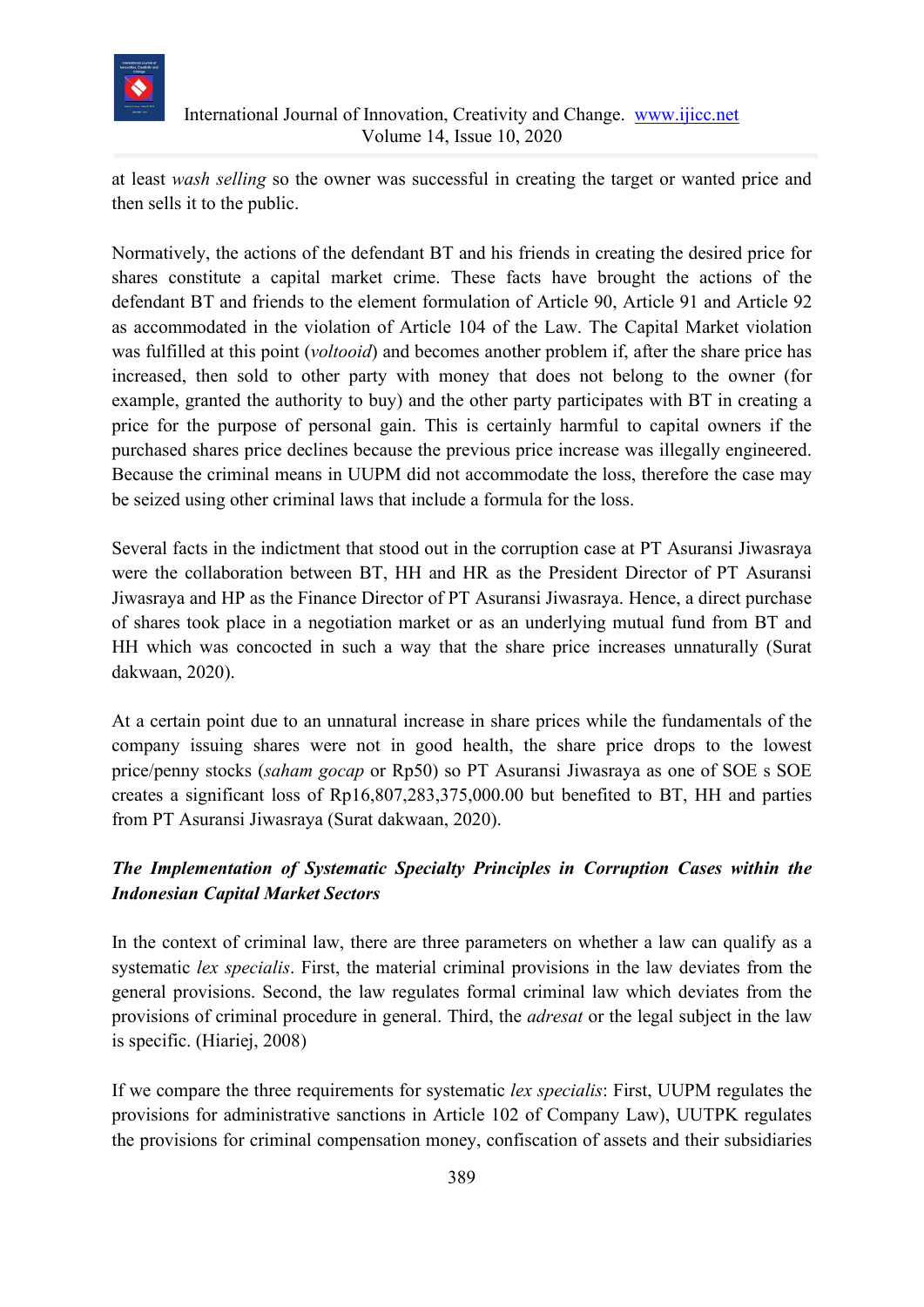

(Article 18 UUTPK) and a special minimum/maximum system for sentence (Article 2 - Article 13 UUTPK) which is not recognized in the Indonesian Criminal Code system. Second, UUPM does not specifically regulate different procedural laws except the imposition of administered penalties (Article 102 UUPM); UUTPK regulates additional evidence (electronic evidence) which deviates from the provisions of Article 184 of Indonesian Criminal Code (Article 26A UUTPK) and the reversal burden of proof is enacted. The reversal burden of proof is limited or balanced (Article 37 UUTPK). This is different from the system in the Criminal Code (the obligation of proof rests with the Public Prosecutor). Third, the legal subject of UUPM is "every party" i.e. individual, company, joint venture, association, or organized group (Article 1 number 23 UUPM), while UUTPK applies a legal subject as "everyone" which includes individuals and corporations which is different from the Criminal Code system, namely an individual (Article 1 point 2 UUTPK).

Based on these comparisons, both UUPM and UUTPK have similarities compared to general criminal rules. In fact, the Author believe that UUTPK is thicker in particular than the general criminal rules (*lex generali*), it's just that UUTPK is not classified as an administered law. The application of the systematic specialty principles in the UUTPK is stated in Article 14 that, "Every person who violates the provisions of the law which explicitly states that a violation of the provisions of the law is a criminal act of corruption shall apply the provisions regulated in this law". This provision has two meanings, namely as a barrier to the effectiveness of UUTPK for criminal violations in the field of administration that have criminal sanctions, but can also be interpreted as an extension of the application of UUTPK in administrative penal law as long as the administrative law provides a clause for that.

The author finds it difficult to identify whether there is an administrative penal law in Indonesia that explicitly recognizes the meaning stated in Article 14 of the UUTPK, in the sense that every act in the field of administration regulated in this law if it fulfills the UUTPK formulation is considered a criminal act of corruption. This condition often creates debates, such as in the implementation of cases of corruption in the capital markets, especially Article 2 paragraph (1) and Article 3 UUTPK, the elements of which reads as follows:

## Article 2 paragraph (1):

"Every person who illegally commits an act of self-enrichment or another person or a corporation that may harm the state finances or the economy of the state".

Article 3:

"Anyone who, with the goal of self-benefit or other person or a corporation, misuses their authority, opportunity or means because of his position or position which may harm the state finances or the state economy".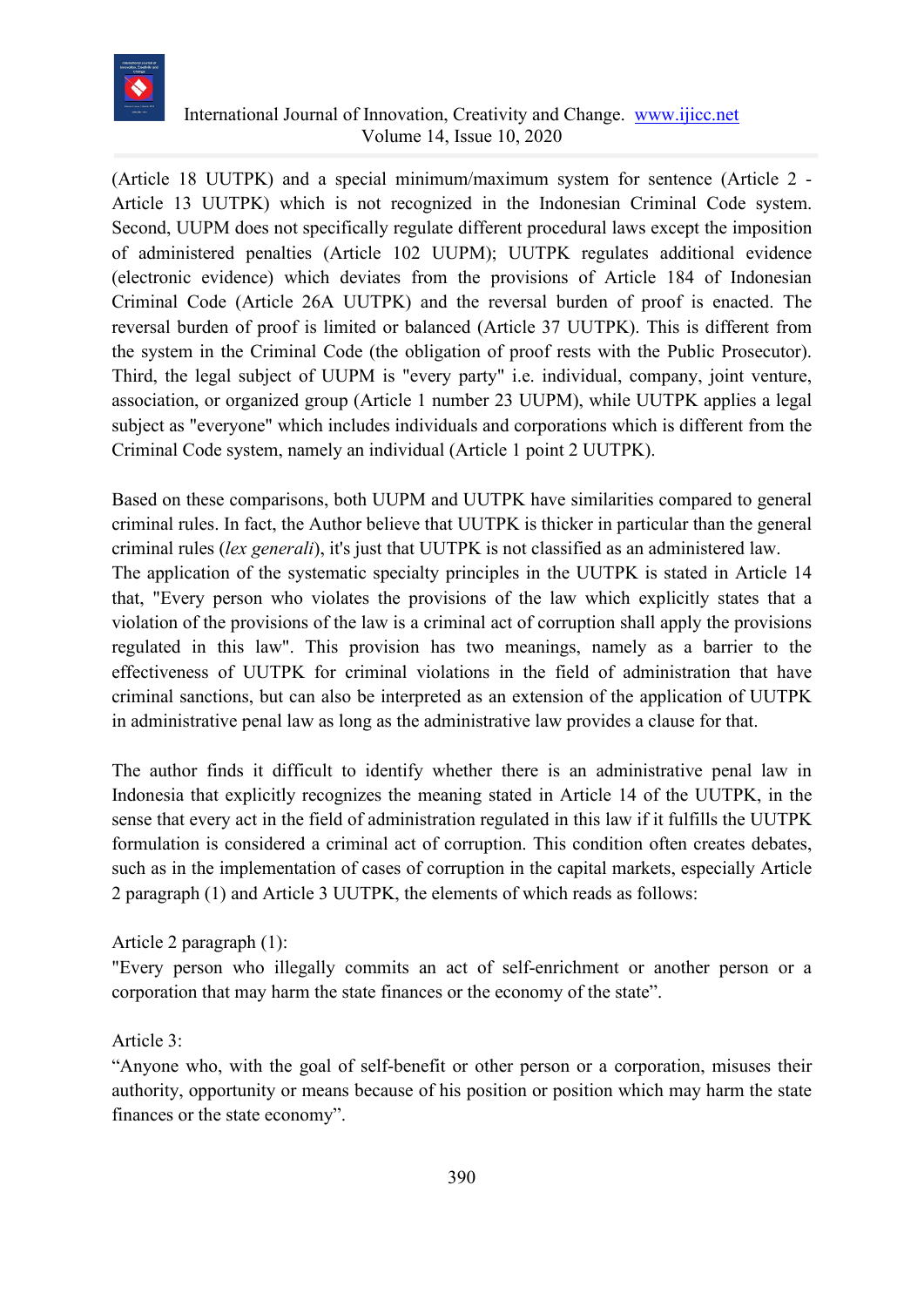

The main elements of the two articles mentioned above that are the differentiator from the criminal provisions in the UUPM article, especially Article 104 are:

a. Enriching oneself or another person or a corporation/with the goal of benefiting oneself or another person or a corporation.

This element is not recognized in the Capital Market Law even though fraud or market manipulation in the sale and purchase of shares has the motive for personal gain. Therefore, the elements of Article 104 of the Capital Market Law have been completed (*voltooid*) if the facts of acts against the law that violate the provisions of Articles 90, 91, 93, 95, 96 and Article 97 of the Capital Law are fulfilled. If it is proven that there is a loss by another party, the UUPM in Article 111 provides a solution "can" sue for civil compensation from the offender. It is different from the provisions of UUTPK, therefore the facts related to the purpose of these profits must happen and if in fact there is a loss to the state finances, forced efforts are made through seizure of goods obtained from criminal acts of corruption and payment of replacement money (Article 18 paragraph (1) letter a, b and paragraph (2) UUTPK.

b. May harm the state finances or state economy. (Berdasarkan putusan MK Nomor 25/PUU-XIV/2016)

This element requires that there are facts of financial or economic loss to the state. The definition of state finances is broadly interpreted including finance sourced and/or managed by SOE (Putusan Mahkamah Konstitusi Nomor 48/PUU-XI/2013), including the finances of PT Asuransi Jiwasraya. Elements like this are not recognized by UUPMA hence if there are fraud and manipulation of share prices or securities exist in the Capital Markets harmful to SOE, the UUPM may not be able to nail them. Even though there are provisions in Article 111 of the Capital Law, these efforts are voluntary in nature with a separate process through civil lawsuits, while civil suits require relatively long time to arrive at a permanent legal force. This method is certainly contrary to the ideal judicial concept, namely fast, simple and low cost as mandated in Article 2 paragraph (4) of Law No. 48 of 2009 on Judicial Power. If the party suffers the losses due to trading in shares or securities illegally is not state (private), UUTP cannot pin them, so normatively, they must take the methods from Article 111 of the Capital Market Law with all the consequences.

Based on the description above, a common thread can be drawn as a differentiator when a case related to the Capital Markets administered in nature can be drawn into a corruption case, namely: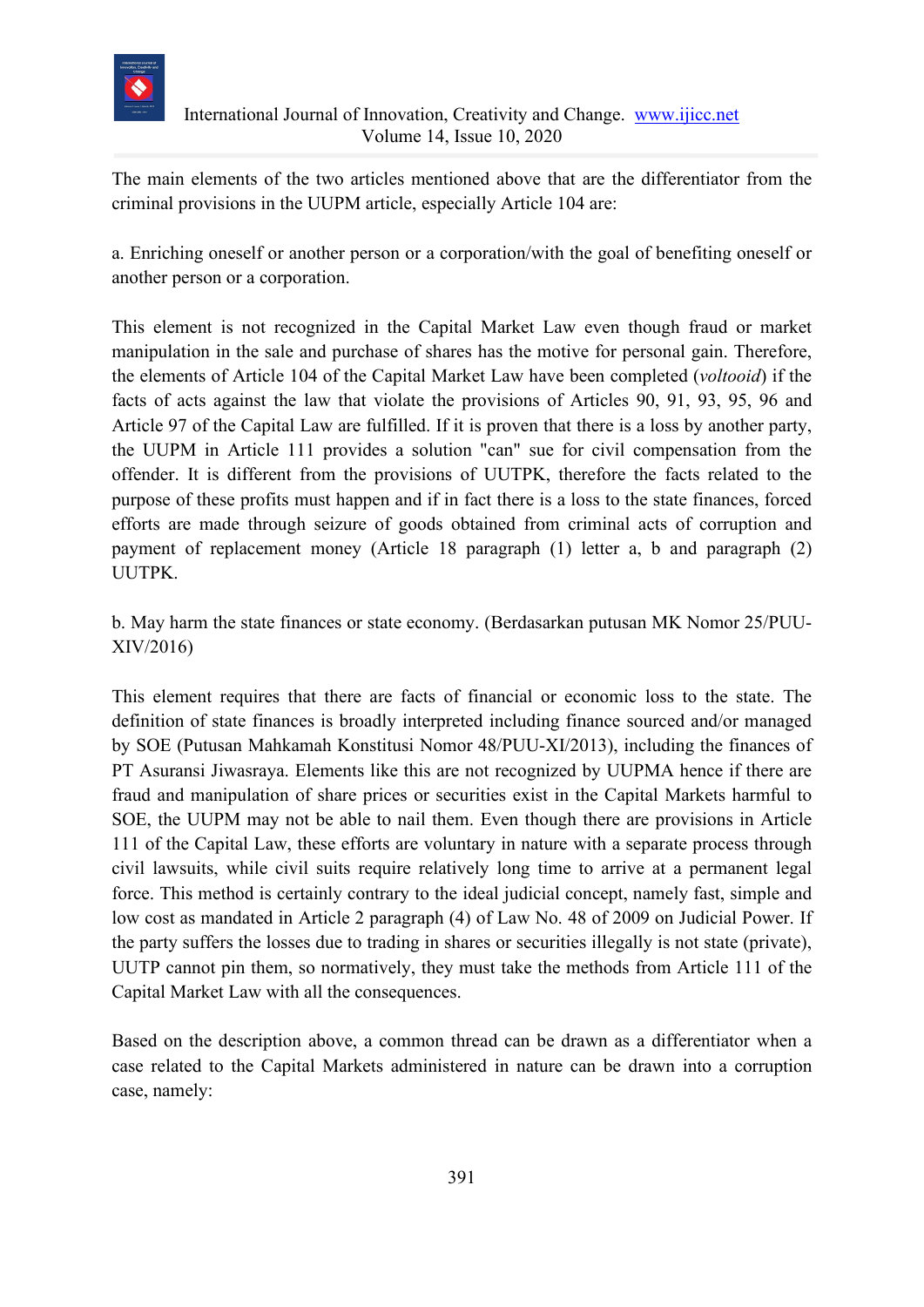

1. Actions against the law in the Capital Market Law as a means (modus) to benefit oneself or other people or corporations.

From the beginning, the perpetrators deliberately (*mens rea*) intended to raise prices unreasonably by means of fraud or market manipulation to be sold to the state, SOE or BUMD (municipally-owned corporations). In this case the perpetrator wants and knows that the increase in the price of shares/securities will be sold to the state, SOE or BUMD. This process will be easier to know if there is a collaboration with state, SOE or BUMD which aim to collectively get profit personally from the process of buying and selling shares or securities.

2. There is a real loss to the state or the state finances.

As a result of the process of buying shares/securities whose prices are unreasonably increased, there will be actual and quantifiable financial losses for the state, SOE or BUMD. State financial losses are calculated based on the difference in the purchase price of shares that have been pumped and dumped minus the real price at the time of the lowest price decline (penny stock).

Normatively, the provisions of Article 14 UUTPK have actually been adopted into Article 9 of Law Number 19 of 2019 on the Corruption Eradication Commission (abbreviated as UUKPK) which reads as follows:

"*In carrying out the monitoring duties as referred to in Article 6 letter c, the Corruption Eradication Commission is authorized to*:

- a. Conduct an assessment of the administrative management system in all state institutions and government agencies;
- b. Provide advice to leaders of state institutions and government agencies to make changes if based on the results of the assessment, the administrative management system has the potential to cause Corruption Crime".

From the provisions of Article 9 of the UUKPK, there is an implied meaning that the management of administration in certain fields including the Capital Markets, which incidentally each has its own law and has criminal sanctions for criminal acts of corruption. This means that the repressive concept of UUTPK can be applied in fields that have been regulated in the administrative penal law.

M Yahya Harahap emphasized that the principle stated in the consideration of enforcement of criminal procedural law is a harmonious balance between protection of human dignity and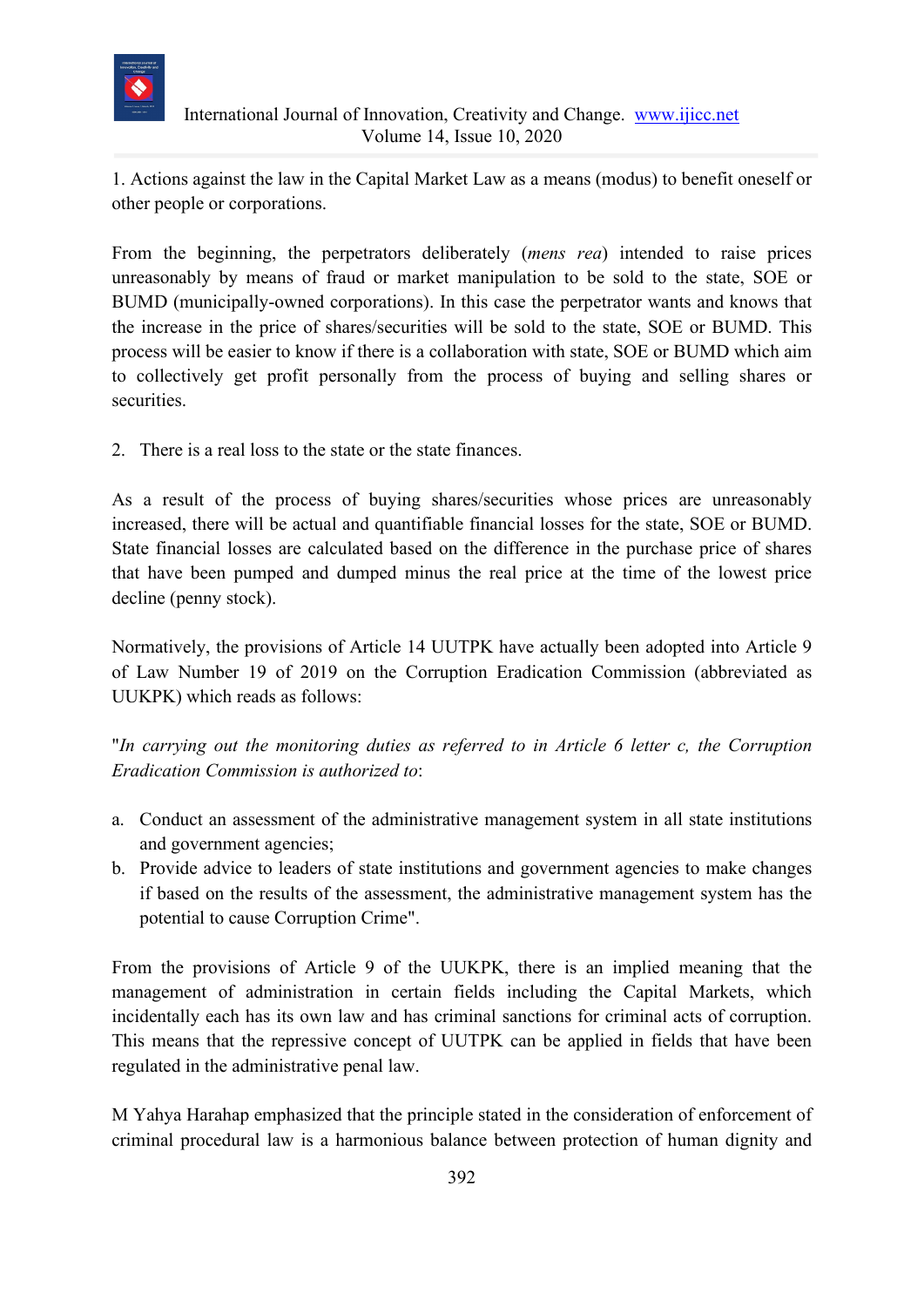

protection of the interests and public order. At any time, law enforcement officers must be aware and able to serve and have the obligation to maintain social interest (community interest) and individual protection, namely upholding human dignity and protection of individual interests (Supardi, 2018). Seizing the proceeds of crime from capital market crimes that are harmful to the state is an implementation of social interest and this can be done quickly, economically and at low cost, one of which is through the construction of UUTPK. Meanwhile, the fulfillment of rights of perpetrators in criminal proceedings is a reflection of protecting the interests of perpetrators of Capital Market crimes.

Retrieving the proceeds of crime is rooted in the fundamental concept of justice, wherein a crime should not provide benefits to the perpetrator (crime should not pay). No person should be allowed to take advantage of a crime they committed. In line with this, Peter Alldridge said "to profit made by the crime, is said to be justified by a principle that people, in general, should not profit from unlawful activity and from crime in particular is frequently said to be deeply ingrained in to the law". (Peter, 2001)

The purpose of law as initiated by Gustav Radbruch is to create justice, benefit and certainty. The application of UUTPK in the Capital Market sectors reflects more justice for the community and actors, provides faster benefits for the state or society and better legal certainty as there will be no more processes related to disputes over assets acquired from Capital Market crimes.

# **Conclusion and Suggestion** *Conclusion*

Based on the description above, the following matters are concluded:

- a. As an administrative law with criminal sanctions, UUPM stands a strong position in the concept of *systematische specialite*. However, the systematic specialty principles have been normatively reduced when UUKPK (Article 9) was promulgated; hence the legality of UUTPK to penetrate matters regulated under administrative penal law becomes even stronger.
- b. The implementation of UUTPK within sectors regulated in administrative penal law such as the Capital Market sectors must meet at least two conditions, namely:

- Acts against the law within the Capital Market Law as a means (modus) self-benefit or another person or corporation.

- Proof of significant losses to the state or the state finances.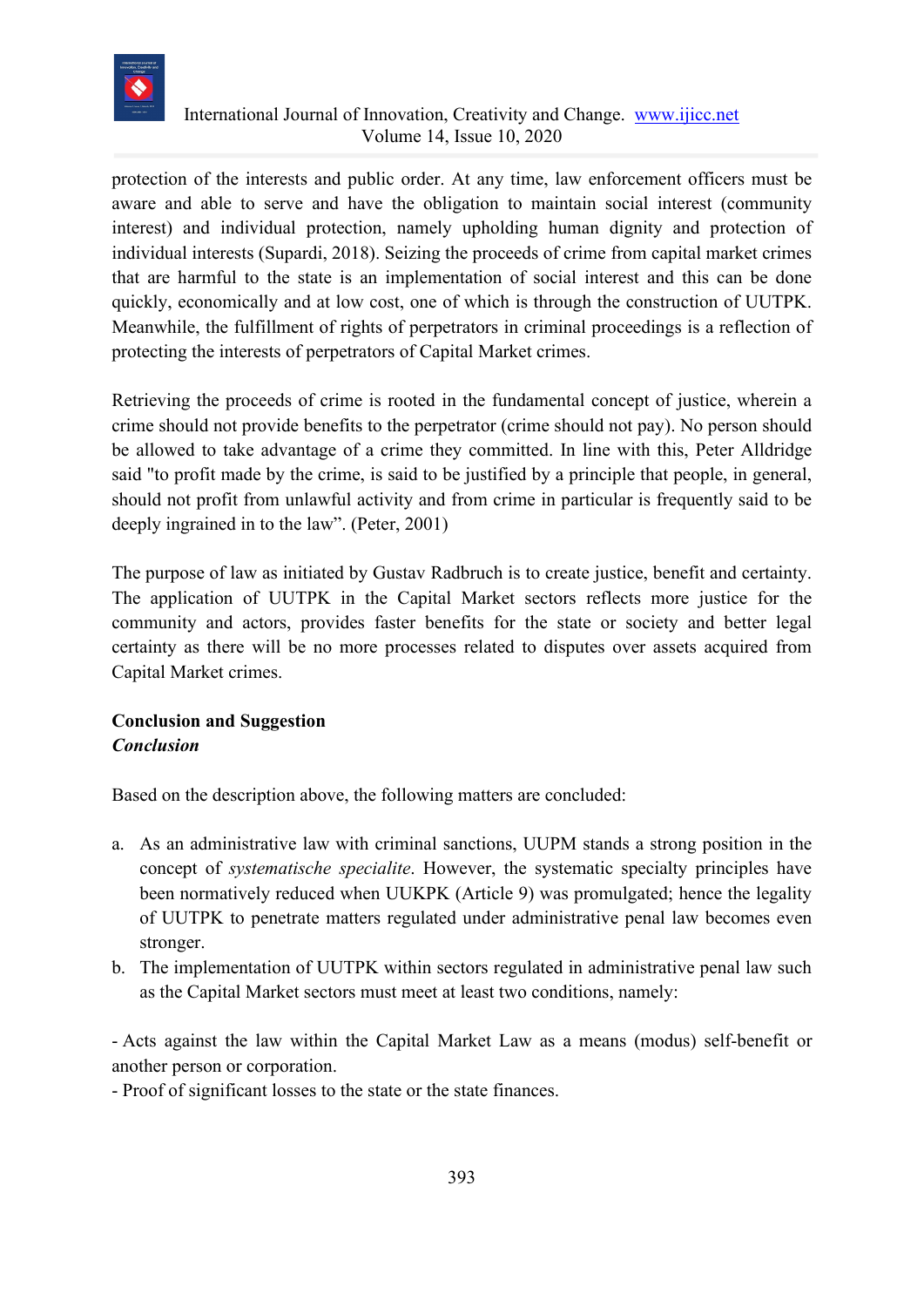

## *Suggestions*

- a. According to Article 14 of UUTPK, any person violating the provision of the law which clearly states that violations against the provisions of the aforementioned law shall be regarded as corruption shall be liable to the provisions of this law. It seems that this article only exists on paper because there is no other law that refers to this provision. To eliminate any differences of opinion in interpretation and in practicing the law, it is recommended that the provisions of Article 14 UUTPK be emphasized in accordance with the meaning stated in Article 9 of UUKPK.
- b. To achieve the objectives of law, namely justice, benefit and certainty, every law enforcement apparatus must be confident to apply UUTPK within the Capital Market sector as long as it meets the requirements outlined above. In addition, it is suggested to all related stakeholders to understand the essence of law enforcement in the Capital Market sector which may harm the state finances so as to stop the on-going disagreements.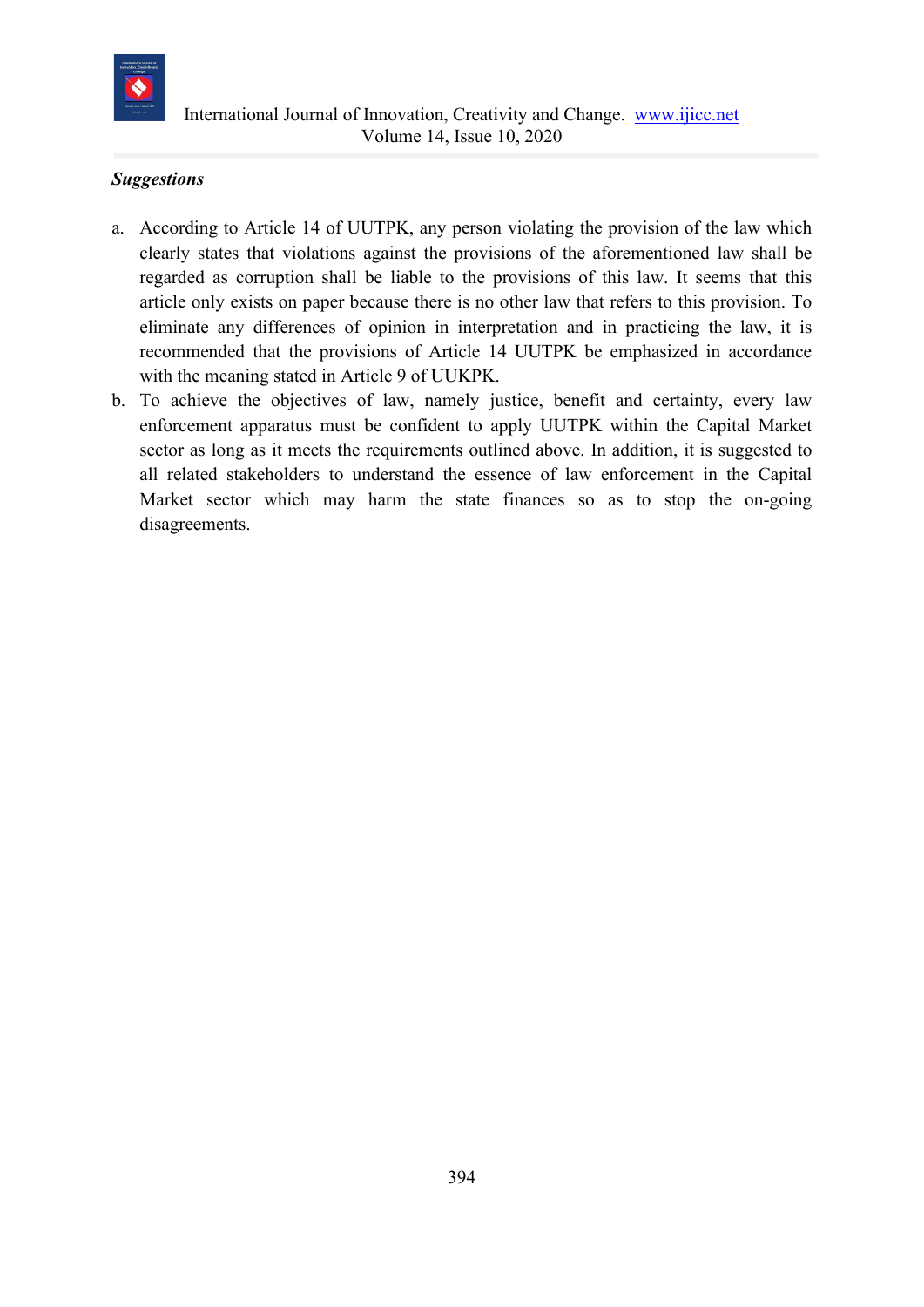

#### **REFERENCES**

- Barda, N.A. (2003). *Kapita Selekta Hukum Pidana* [Criminal Law Capita Selecta], PT Citra Aditya Bakti, Bandung.
- Garner, B. A. (2009). *Black Law Dictionary,* West Publishing Co, Thomson Reuters, United State of America.
- General Assembly Resolution Number 58/4 of 31 October 2003 United Nations Convention against Corruption, Preambule, Consideran 1st.
- Hamzah, A. (1991). *Korupsi di Indonesia dan Pemecahannya [*Corruption in Indonesia and its Solution*]*, PT. Gramedia Pustaka Utama, Jakarta.
- Hiariej, E. O.S. (2008). Paper presented in a limited discussion of banking activities, Santika Hotel, Yogyakarta.
- [https://nasional.kompas.com/read/2020/06/04/07105671/sidang-kasus-jiwasraya-dakwaan](https://nasional.kompas.com/read/2020/06/04/07105671/sidang-kasus-jiwasraya-dakwaan-rugikan-negara-hingga-terkuaknya-nama-samaran?page=all.)[rugikan-negara-hingga-terkuaknya-nama-samaran?page=all.](https://nasional.kompas.com/read/2020/06/04/07105671/sidang-kasus-jiwasraya-dakwaan-rugikan-negara-hingga-terkuaknya-nama-samaran?page=all.)
- [https://republika.co.id/berita/qb1edx396/aset-sitaan-penyidikan-jiwasraya-sudah-mencapai](https://republika.co.id/berita/qb1edx396/aset-sitaan-penyidikan-jiwasraya-sudah-mencapai-)rp-17-t.
- <https://www.ksei.co.id/services/types/transaction-settlement>
- Keputusan Direksi PT BEJ Nomor Kep-305/BEJ/07-2004 tanggal 19 Juli 2004 Lampiran 1 Peraturan I-A [Decree of the Board of Directors of BEJ No. Kep-305/BEJ/07-2004 dated July 19. 2004 Attachment 1 of IA].
- Muladi dan Barda Nawawi A, Teori*-Teori dan Kebijakan Pidana [*Criminal Theory and Policy*]*, Alumni, Bandung, 1998.
- Peraturan KPEI II-5 Lampiran Keputusan Direksi PT KPEI Nomor : KEP-008/DIR/KPEI/0612 Tanggal: 11-06-2012 [KPEI Regulation II-5 Attachment to Decree of the Directors of PT KPEI Number: KEP-008/DIR/KPEI/0612 Date: 11-06-2012]*.*
- Peter, A. (2001). *The Moral Limit of The Crime of Money Laundering,* University of California Press, California.
- Poerwadarminta,WJS, (1982). *Kamus Umum Bahasa Indonesia [*General Dictionary of Indonesian Language*]*, PN Balai Pustaka, Jakarta.
- Putusan Mahkamah Konstitusi Nomor 62/PUU-X1/2013 [Constitutional Court Decision Number 62 / PUU-X1/2013].
- Putusan Mahkamah Konstitusi Nomor 48/PUU-XI/2013 tanggal 22 Mei 2013 [Constitutional Court Decision Number 48/PUU-XI/2013 dated May 22, 2013].
- Rahmah, M. (2009). *Hukum Pasar Modal [*Capital Market Law*],* Kencana, Jakarta.
- Rechtchaffen, A. N. (2009). *Capital Market, Derivates and the Law,* Oxford University Press Inc. New York.
- Seno Adji, I. (2009). *Korupsi dan Penegakan Hukum [*Corruption and Law Enforcement*],*  Diadit Media, Jakarta.
- Soekanto, S. (1986). *Pengantar Penelitian Hukum* [Introduction to Legal Research], UI Press, Jakarta.